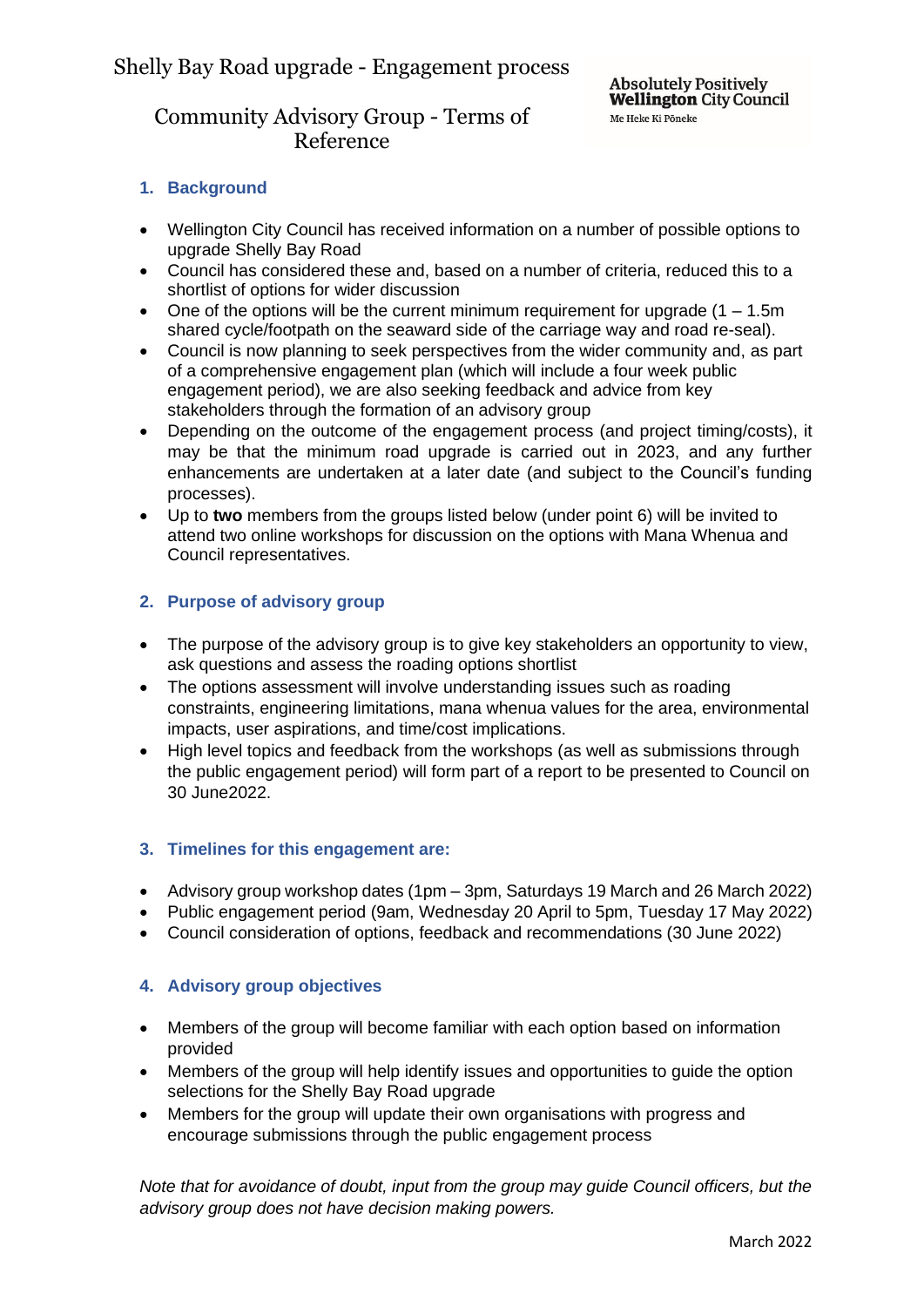# Community Advisory Group - Terms of Reference

## **5. Membership selection**

Representative groups have been selected based on:

- lived experience within the locality
- diversity of perspectives including cultural, recreation and environmental
- interest in the future development of the area
- ability to contribute to improving the outcomes of the communities they represent.

### **6. Advisory group members**

The following organisations will be invited to participate in two online advisory group workshops:

- Port Nicholson Block Settlement Trust
- Shelly Bay Road residents
- Miramar Residents Association
- Enterprise Miramar
- Peninsula Parents
- The Wellington Company Ltd
- Department of Conservation
- Cycle Wellington
- Living Streets
- Places for Penguins (Forest &Bird)
- Nuku Ora (Sport Wellington)
- Great Harbour Way Trust.

### **7. Guidelines for participation**

- Members will treat each other with respect and listen to alternate viewpoints without prejudice
- All participants will commit to a working relationship built on trust in, and respect for, the respective competencies of members and council representatives
- Members will be objective, and solutions focused
- Members will consider wider community impact in their discussions
- Members are encouraged to speak to other members of their groups/other residents and incorporate their viewpoints to help inform discussions
- Members will be given the contact information for a Council representative, and additional comments or ideas can be sent through at any point during the process
- All members are welcome to also submit feedback through the public engagement process

*Note that for avoidance of doubt, input from the group may guide Council officers, but the advisory group does not have decision making powers.*